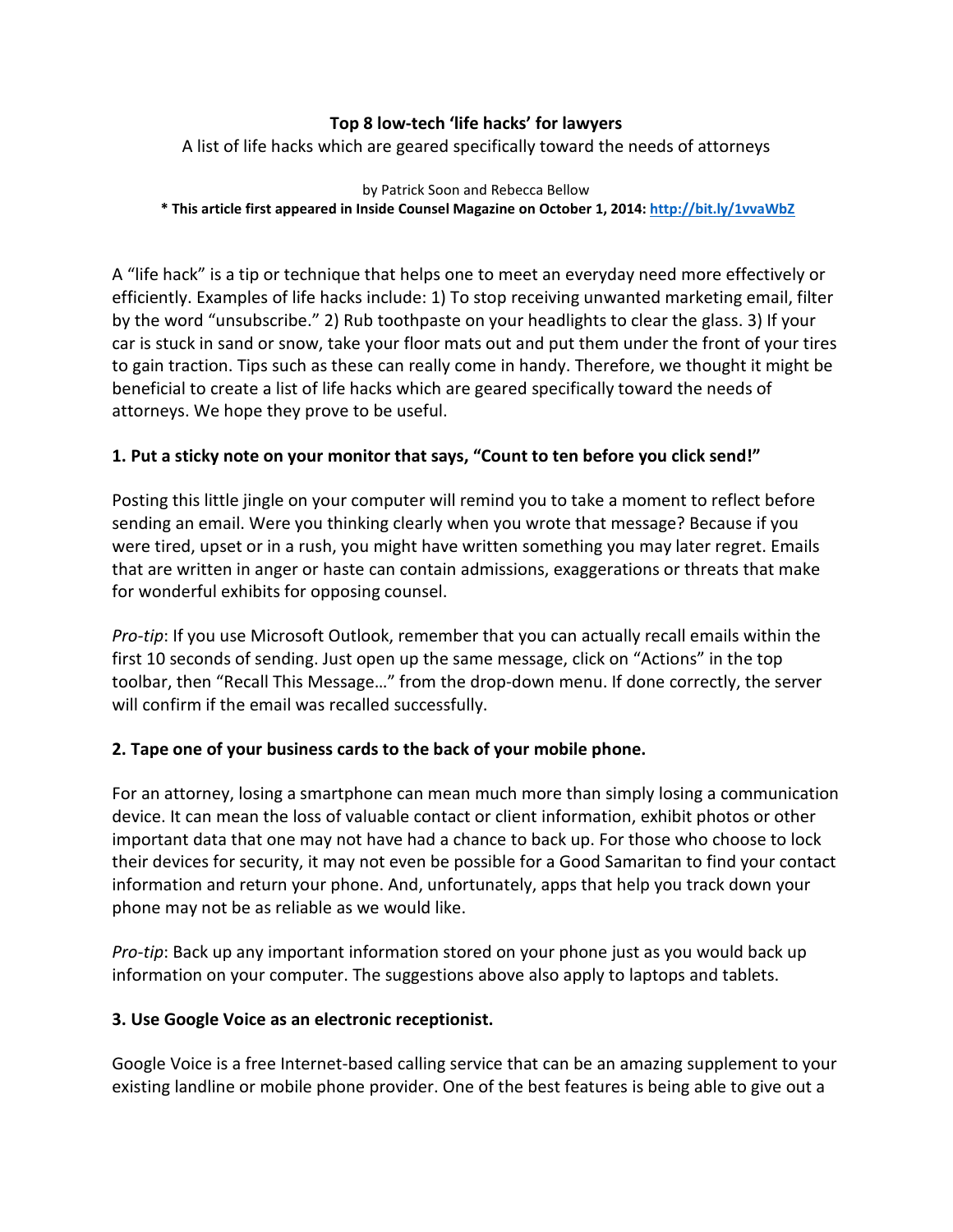single number to clients that will ring to all of your different phones (work, home and mobile), or none of them, depending on the time of day or the person calling. This will make it much easier to promptly return phone calls from prospective new clients, or the court clerk that is urgently trying to reach you.

*Pro tip*: Google Voice has several other useful features including an online voicemail account that sends transcriptions of voice messages to your Gmail account (though these transcriptions can be hilariously unintelligible at times), conference calling, free SMS to email messages and much more.

# **4. Scan everything!**

By scanning anything that you don't already have stored on your computer, you will be able to create an easy-to-use electronic filing system. Such a system allows for quick access and backup of important documents. It may also be a good idea to download a reliable mobile scanner app for your smartphone. This will allow you to scan and upload documents when you are away from the office as paperwork can be lost or damaged while in transit.

*Pro tip*: Do not go entirely paperless. It is still vitally important to keep hard copies of important and/or confidential case documents, or anything not easily accessible online.

# **5. Use [Pocket](https://play.google.com/store/apps/details?id=com.ideashower.readitlater.pro&hl=en) to save pages for later offline reading.**

With this app you will be able to continue doing online research even without a Wi-Fi connection or a data plan. For example, if you find an interesting article on your desktop computer at the office, you can take it with you with a click. All of your items will be kept in one place, so you can view, organize and share them on any device. You can save news stories, blog posts, videos, web links and more.

*Pro tip*: Pocket can be of real benefit if you need to do some last-minute research during your commute or while waiting for the courtroom doors to open.

## **6. Mark consultations and court times 15 minutes earlier than scheduled on your calendar.**

Nothing shows that you are a responsible counselor more than arriving on time for appointments. By being prompt, you let your clients, colleagues and the court know that you appreciate their time. If you pad the start time of such meetings with an extra quarter hour, you will be much more likely to plan ahead and make it to your appointment in a timely fashion.

*Pro-tip*: If your day calls for back-to-back-to-back consultations, it is also a good idea to add an extra 15 minutes to the expected ending time of each meeting. This will help avoid overlaps that can cause a domino effect of unreasonably long waits for all of your later appointments.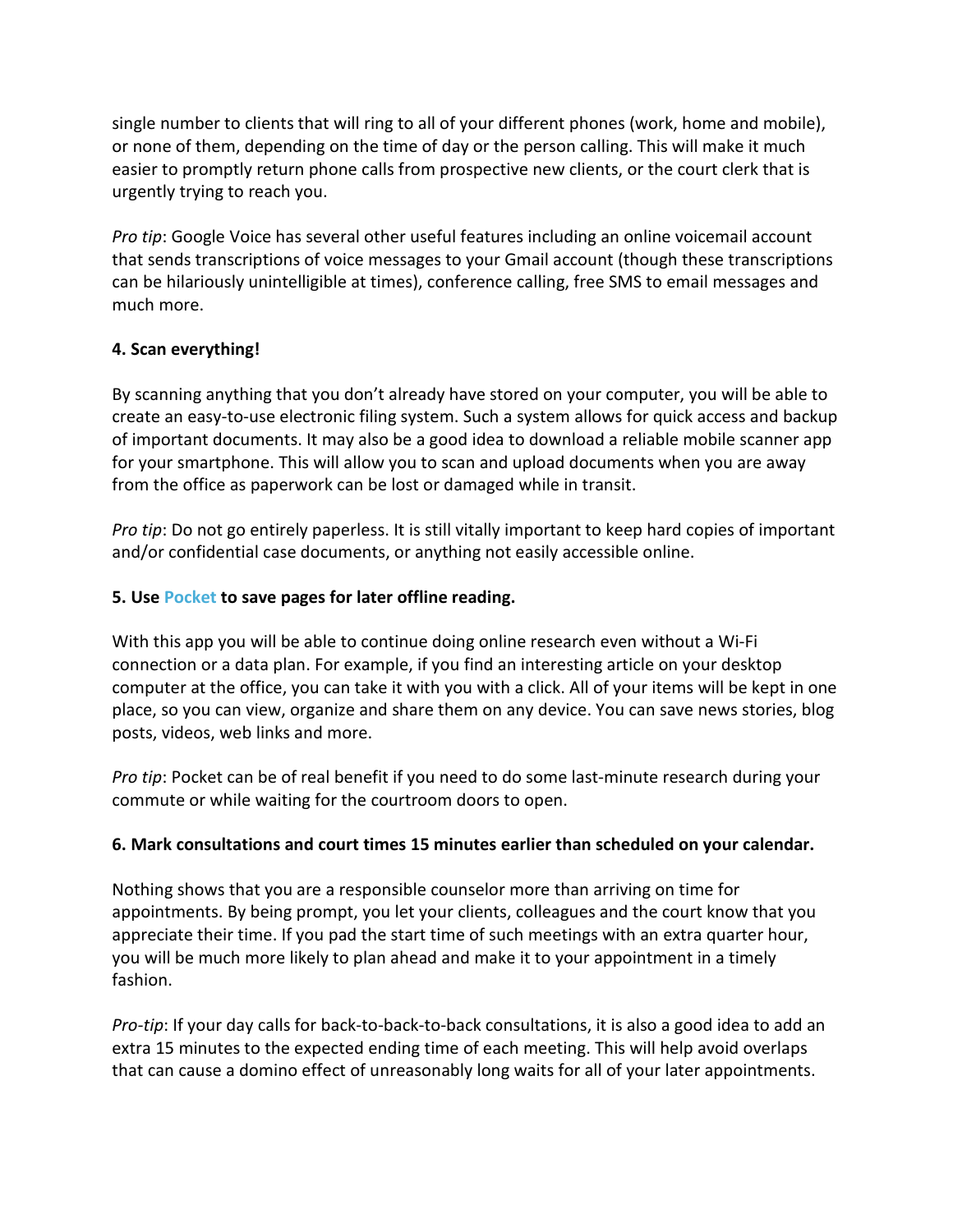## **7. Set a task or email reminder to follow up a consultation with a Non-Engagement Letter.**

While attorneys are generally good about getting a signed Engagement Letter when they agree to represent someone, they often forget to give a signed Non-Engagement Letter when they *don't* agree to represent someone. Failure to give such notice can lead to major headaches if a miscommunication causes the potential client to mistakenly believe that an attorney-client relationship has been formed. When this happens, you may find yourself having to explain what happened to a judge or the State Bar – especially if a response was not timely filed or a hearing was missed. By setting a reminder in one's calendar or email to send a Non-Engagement Letter, one can better avoid the risk of such an occurrence.

*Pro-tip*: A Non-Engagement Letter or email can be very polite but should unequivocally state that your services have not been retained, and that no attorney-client relationship has been formed. Such notice may even be needed after casual conversations about personal legal issues with an acquaintance.

## **8. Keep a spare set of business clothes in your car or office**.

It is crucial for attorneys to maintain a professional appearance at all times. However, chances are high that most lawyers have endured their share of clothing disasters, which may include spilled coffee on a pair of slacks, sudden and glaring ink stains over the pocket of your white dress shirt, or even the occasional broken zipper. What is worse is when any of the aforementioned clothing catastrophes occur immediately prior to a court appearance, business meeting or client consultation. By keeping an extra set of clothes at the ready, you can save yourself the embarrassment of having to argue your motion in court with a Grande Soy Latte down the front of your shirt.

*Pro-tip*: Having an extra suit jacket and an extra pair of dress shoes in the trunk of your car can also come in handy, particularly during bad weather.

## **CONTRIBUTING AUTHOR**



**Patrick Soon**

*Patrick Soon is an attorney at [WHGC, P.L.C.](http://www.whglawfirm.com/) whose practice focuses on intellectual property. Outside of his work at WHGC, Mr. Soon volunteers for the American Bar Association where he works as an editor and multimedia chair for the Technology for the Litigator Committee within the ABA Section of Litigation. [PatrickSoon@WHGCLaw.com.](mailto:PatrickSoon@WHGCLaw.com)*